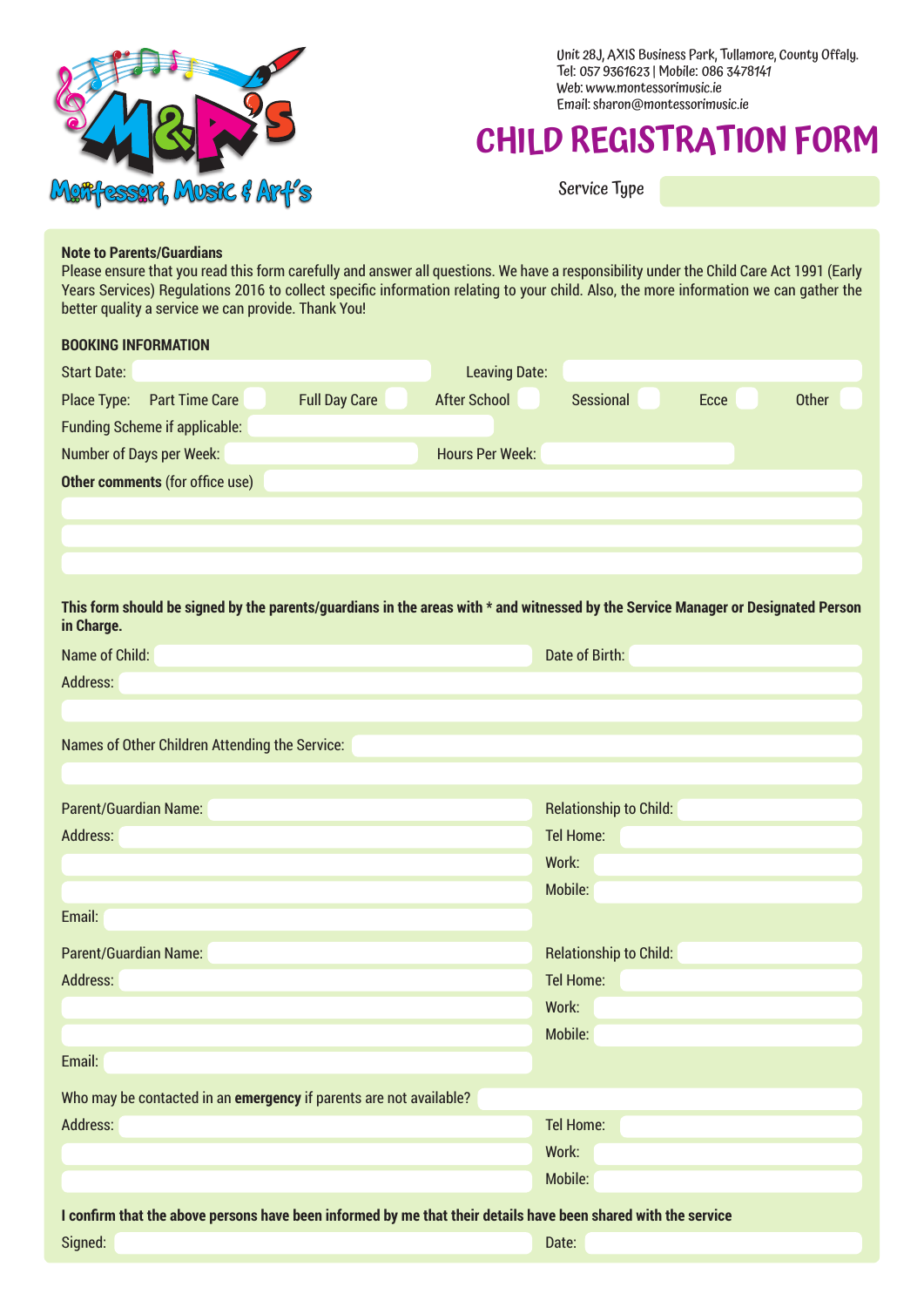| <b>FAMILY DOCTOR</b>                                                                                                                                                                                                                                                                                                             |       |                             |
|----------------------------------------------------------------------------------------------------------------------------------------------------------------------------------------------------------------------------------------------------------------------------------------------------------------------------------|-------|-----------------------------|
| Name:                                                                                                                                                                                                                                                                                                                            |       |                             |
| Address:                                                                                                                                                                                                                                                                                                                         |       | <b>Contact Number:</b>      |
| Medical History (Please outline any illnesses your child may have):                                                                                                                                                                                                                                                              |       |                             |
| <b>NOTE: Medical Care Plans may be required</b><br>Additional Needs (Please outline any additional needs your child may have) and any special care and attention required:                                                                                                                                                       |       |                             |
| Does your child have any allergies? Yes<br>If Yes, please fill In the form below:<br><b>No</b>                                                                                                                                                                                                                                   |       |                             |
| What is the child allergic to?                                                                                                                                                                                                                                                                                                   |       |                             |
| What is the nature of the allergic reactions?                                                                                                                                                                                                                                                                                    |       |                             |
| e.g. anaphylactic shock reaction, including rash, reddening of skin, swelling, breathing problems etc.                                                                                                                                                                                                                           |       |                             |
| What to do in case of allergic reactions, any medication used and how it is to be used (e.g. Epipen):                                                                                                                                                                                                                            |       |                             |
|                                                                                                                                                                                                                                                                                                                                  |       |                             |
| Is medication used?                                                                                                                                                                                                                                                                                                              |       |                             |
| Control measures - such as how the child can be prevented from contact with the allergen:                                                                                                                                                                                                                                        |       |                             |
| <b>Other Comments:</b>                                                                                                                                                                                                                                                                                                           |       |                             |
| To be filed in the child's records and displayed where staff can see it.                                                                                                                                                                                                                                                         |       |                             |
| <b>PRESCRIBED MEDICATION</b><br>Parents must sign and complete a medication form before prescribed medication is administered. Prescribed medication must<br>clearly state child's name, dosage, date and expiry date.                                                                                                           |       |                             |
| <b>AGREEMENT FOR MEDICAL TREATMENT</b>                                                                                                                                                                                                                                                                                           |       |                             |
| I hereby give consent to (name of child)                                                                                                                                                                                                                                                                                         |       | receiving medical treatment |
| if a doctor thinks it is required as an emergency and I cannot be contacted following reasonable attempts to do so prior to such<br>treatment being administered.                                                                                                                                                                |       |                             |
| In the event of an emergency an ambulance will be called. The parent will be contacted and informed about the emergency. A member<br>of staff will go with the child in the ambulance to the hospital and wait until the parents arrive.                                                                                         |       |                             |
| * Signed:                                                                                                                                                                                                                                                                                                                        | Date: |                             |
| Witnessed:                                                                                                                                                                                                                                                                                                                       | Date: |                             |
| AGREEMENT FOR ANTI FEBRILE MEDICATION                                                                                                                                                                                                                                                                                            |       |                             |
| The service will only administer 'Calpol' (paracetamol) or Nurofen (Ibruprofen) if a child becomes unwell, and has high temperature of<br>over 38°C. If a child has a high temperature the parent will be contacted before staff administers the temperature reducing medication<br>and they will be asked to collect the child. |       |                             |
| My child <b>does/does not</b> have an allergy to anti-febrile medication.                                                                                                                                                                                                                                                        |       |                             |
| I hereby give consent/do not give consent to (name of child)<br>to receive anti-febrile medication, in the event of a high temperature.                                                                                                                                                                                          |       |                             |
| *Signed:                                                                                                                                                                                                                                                                                                                         | Date: |                             |
| Witnessed:                                                                                                                                                                                                                                                                                                                       | Date: |                             |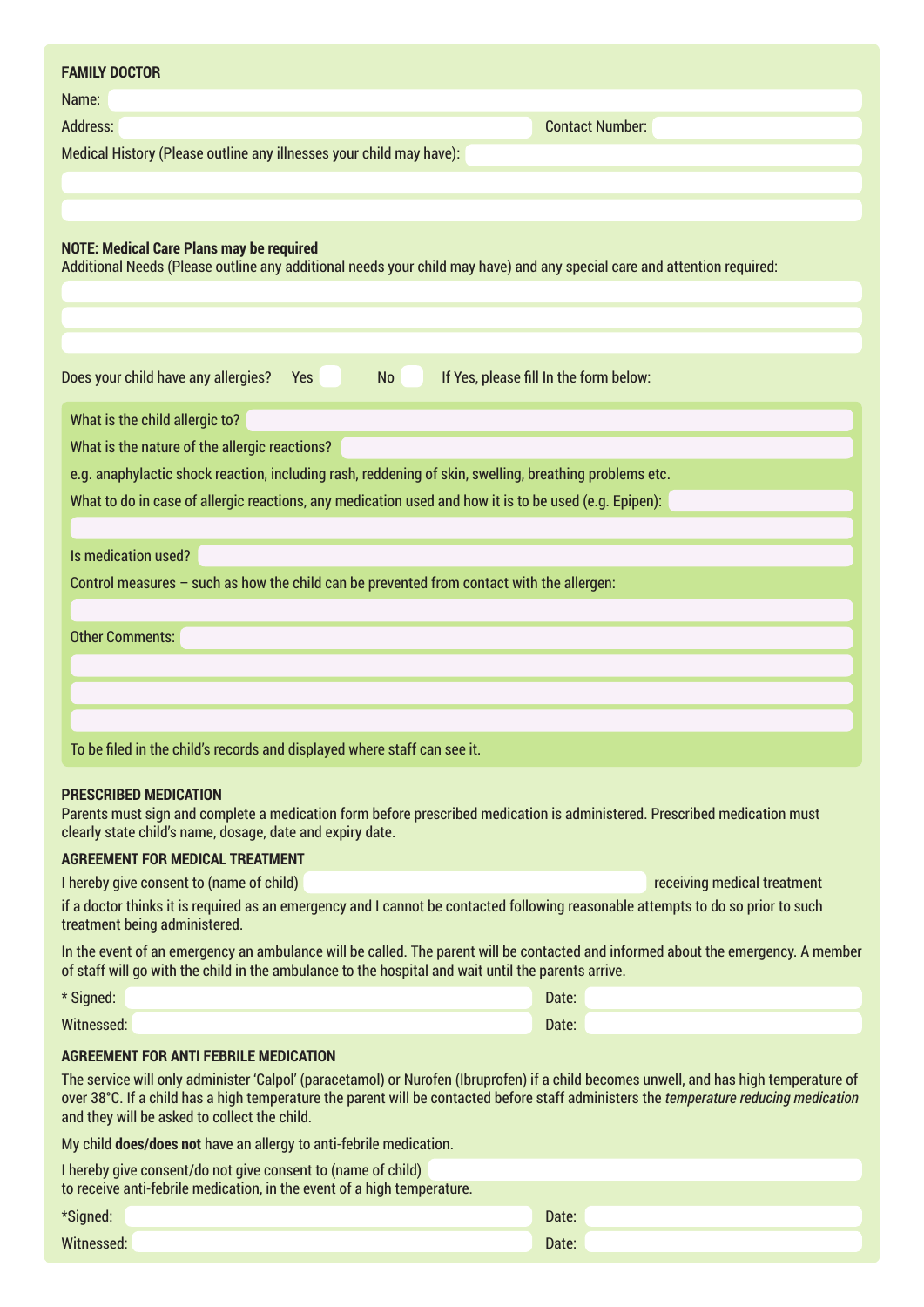| <b>IMMUNISATIONS</b>                                                                                                                                                                |            |  |           |  |       |  |  |
|-------------------------------------------------------------------------------------------------------------------------------------------------------------------------------------|------------|--|-----------|--|-------|--|--|
| $6$ in $1$ (All)                                                                                                                                                                    | <b>Yes</b> |  | <b>No</b> |  | Date: |  |  |
| <b>Pneumococcal Conjugate Vaccine (PCV)</b>                                                                                                                                         | <b>Yes</b> |  | <b>No</b> |  | Date: |  |  |
| Meningococcal C (Men C)                                                                                                                                                             | <b>Yes</b> |  | <b>No</b> |  | Date: |  |  |
| Mumps / Measles / Rubella (MMR)                                                                                                                                                     | <b>Yes</b> |  | <b>No</b> |  | Date: |  |  |
| Haemophilus Influenzae B (HIB)                                                                                                                                                      | <b>Yes</b> |  | <b>No</b> |  | Date: |  |  |
| <b>Oral Polio</b>                                                                                                                                                                   | <b>Yes</b> |  | <b>No</b> |  | Date: |  |  |
| <b>Meningitis C</b>                                                                                                                                                                 | Yes        |  | <b>No</b> |  | Date: |  |  |
|                                                                                                                                                                                     |            |  |           |  |       |  |  |
| We ask Parents to supply copy of all vaccinations the child has received.                                                                                                           |            |  |           |  |       |  |  |
| Copy of vaccination record attached?<br>Yes<br><b>No</b>                                                                                                                            |            |  |           |  |       |  |  |
| I confirm that my child has been vaccinated on dates as above                                                                                                                       |            |  |           |  |       |  |  |
| <b>Signed Parent:</b>                                                                                                                                                               |            |  |           |  | Date: |  |  |
| I confirm that my child has been vaccinated but cannot access details of dates                                                                                                      |            |  |           |  |       |  |  |
| <b>Signed Parent:</b><br>Date:                                                                                                                                                      |            |  |           |  |       |  |  |
| Does your child have any additional special needs?<br>Note: You may be required to complete separate care plans in respect of your child relating to their additional/special need. |            |  |           |  |       |  |  |
|                                                                                                                                                                                     |            |  |           |  |       |  |  |

**If your child is not vaccinated we require you to sign a disclaimer form.**

#### **SUN POLICY**

We ask Parent(s)/Guardians to leave a 'sunny day bag' with sun hats, sun glasses etc. in our service. All children will be required to wear a hat when playing outside in the sun. The service will encourage all children to wear clothes that provide good sun protection e.g. sun hats, sunglasses. The service will also encourage children to cover very exposed areas of the skin, such as shoulders.

We ask Parent(s)/Guardians to bring in a labelled bottle of unopened sun-cream of at least 40 SPF. Staff will apply the sun-cream to children before they go outdoors. Where possible, staff and children will avoid going outside to play in hot weather between the hours of 11am and 3pm.

I give permission for sun-cream to be applied to my child from the labeled sun from the labeled sun

cream supplied. The sun cream will applied in the correct way all over the body and in the correct amount. I will bring in an unopened and labelled bottle of sun-cream of at least 40 SPF.

| *Signed:                                                                            | Date: |            |           |     |
|-------------------------------------------------------------------------------------|-------|------------|-----------|-----|
| Witnessed:                                                                          | Date: |            |           |     |
| I give permission for my child:                                                     |       |            |           |     |
| To go on local outings                                                              |       | Yes        | <b>No</b> | N/A |
| To have their photo taken (by tablet, camera, phone)                                |       | <b>Yes</b> | <b>No</b> | N/A |
| To be recorded on video                                                             |       | <b>Yes</b> | No        | N/A |
| To have their photo uploaded to Facebook or other social media (if applicable)      |       | Yes        | No        |     |
| To have their photo uploaded to our website (if applicable)                         |       | <b>Yes</b> | <b>No</b> |     |
| To be observed by our professional staff and developmental checks to be carried out |       | Yes        | <b>No</b> |     |
| To eat birthday treats sent in from other parents (if applicable)                   |       | Yes        | <b>No</b> |     |
| To access the internet under supervision                                            |       | Yes        | No        |     |
| To display photographs within the setting (including group photographs)             |       | <b>Yes</b> | <b>No</b> |     |
| You may be asked to sign for other specific permission relevant to the service.     |       |            |           |     |
| *Signed:                                                                            | Date: |            |           |     |
| Witnessed:                                                                          | Date: |            |           |     |
|                                                                                     |       |            |           |     |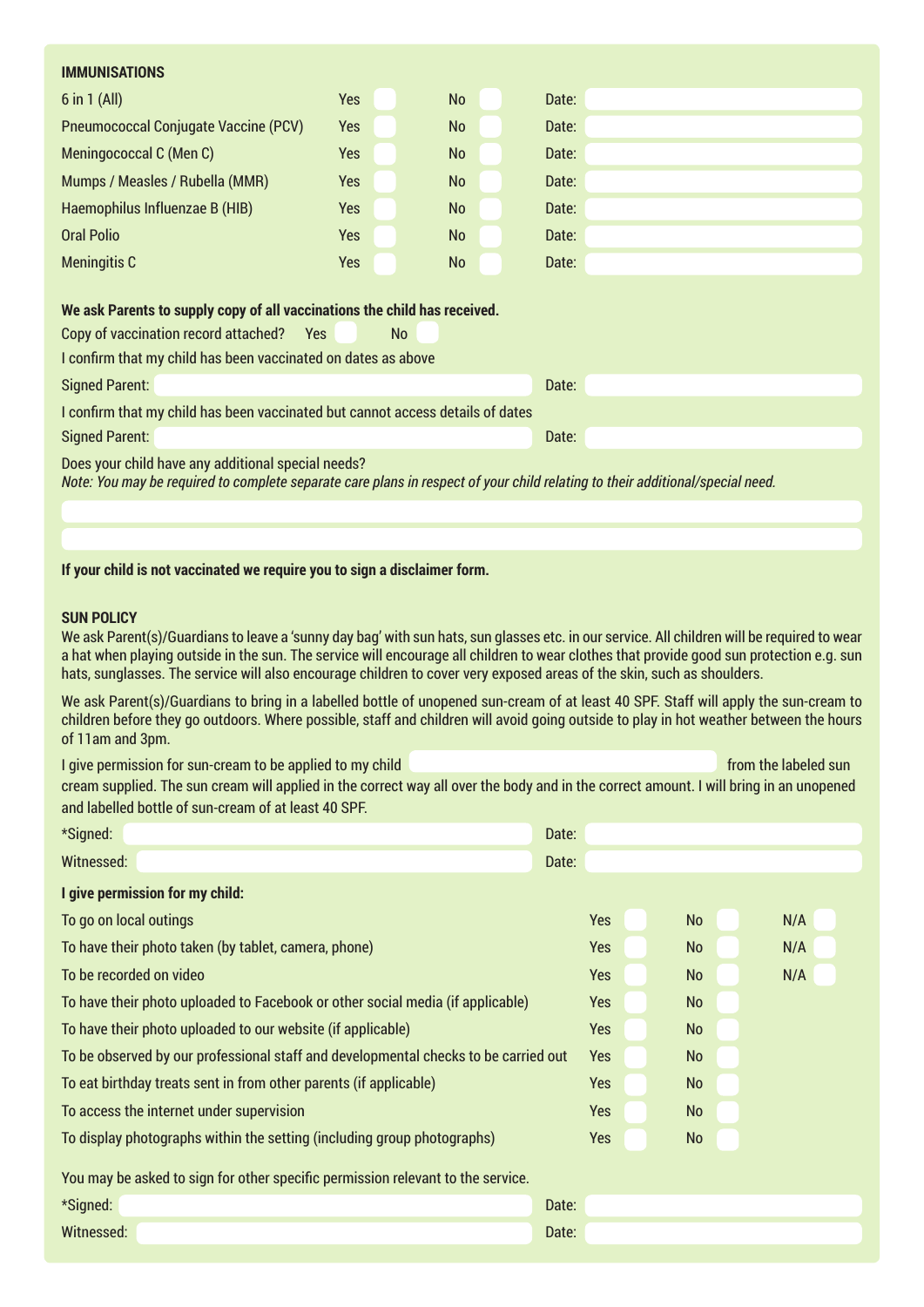#### **CHILD PROTECTION**

**We have a moral and legal obligation to ensure that all children in our care are protected, and their health and welfare are safeguarded. Our staff are mandated to report any concerns** 

All staff in the service are vetted through the Garda vetting unit and have the correct qualifications to work with children. We act to protect children from harm, which may arise. It is our duty in this case to question the cause of any behaviour, bumps, bruises or unusual markings.

Our main concern in the service is to safeguard and protect the welfare of children. We have a responsibility to identify report and record any suspicions of child abuse to Tusla the Child and family Agency. We have a responsibility to respond to all child protection concerns.

#### **COLLECTION AUTHORISATION**

I authorise the following people to collect my child in the event of my in the event of my absence. I acknowledge unless I have spoken to the Manager my child **cannot** be collected by any other person.

| 1. | Name:    | Relationship to child: |
|----|----------|------------------------|
|    | Address: | <b>Tel Home:</b>       |
|    |          | Mobile:                |
|    |          |                        |
| 2. | Name:    | Relationship to child: |
|    | Address: | <b>Tel Home:</b>       |
|    |          | Mobile:                |
|    |          |                        |
| 3. | Name:    | Relationship to child: |
|    | Address: | Tel Home:              |
|    |          | Mobile:                |
|    |          |                        |

#### **I confirm that the above persons have been informed by me that their details have been shared with the service**

\*Signed: Date:

#### **SEPARATED AND DIVORCED PARENTS**

# **Married parents are automatically joint guardians of their children. Neither separation nor divorce changes this.**

By law, an unmarried mother is the automatic guardian of a child born outside of marriage. In some circumstances, unmarried fathers have automatic access. The service should be informed about access rights. Unmarried fathers will automatically become guardians of their children if they meet a cohabitation requirement. An unmarried father who cohabits for 12 months with the child's mother, including 3 months following a child's birth, will automatically become the child's guardian. This provision is not retrospective, so guardianship will only be acquired automatically where the parents live together for at least 12 months (applies to children born after 18 January 2016.)

- We cannot refuse either parent to collect their child unless a court order is in place.
- We ask that parents give us information on any person that **does not** have legal access to the child.
- Where custody of a child is granted to one parent, we would ask you to clarify the circumstances with us. This information will remain confidential and will only be made known to the relevant staff. If there is any legal documents i.e. custody order, barring order we would ask you to provide us with a copy to keep on file.

# **Please ensure the following are attached:**

- Copy of immunisation record
- Photo of child, parent/guardian and other collectors

# **And if applicable:**

- Medical Emergencies Care Plan
- **Other Care Plans**
- Doctor/Consultant Notes